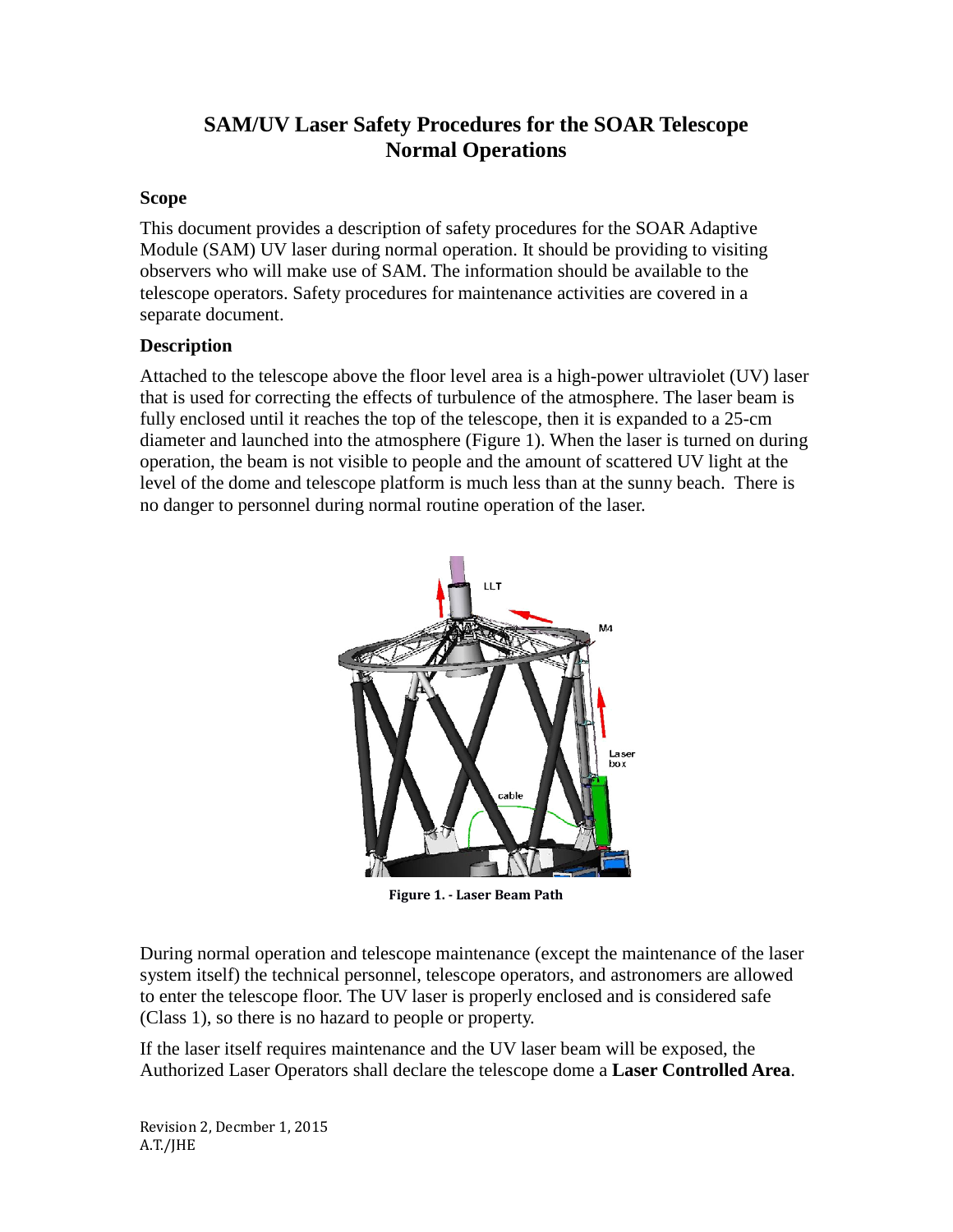The Authorized Laser Operators are the only persons that can declare the telescope floor a Laser Controlled Area.

Authorized Laser Operators are SOAR maintenance personnel who have been trained in laser safety and have detailed knowledge and understanding of the design of the laser system.

Presently, the Authorized Laser Operators are:

- Roberto Tighe
- Andrei Tokovinin

## **Safety Control System**

In the unlikely event that there is tampering or a catastrophic failure with the laser system and or the telescope, such as an earthquake, then the following mechanical safety systems have been provided to switch off the laser:

- Laser Emergency Stop Buttons at the following locations: in the control room, on the laser controller and chiller box mounted on the telescope, on the laser electronics box mounted on the telescope, at the dome floor near the stairway. This immediately de-energizes the laser, and is not the same as a routine shutdown.
- An interlock on the laser box door that would turn off the laser if the box were opened; this acts like the emergency stop button
- The laser rack must be energized using a key switch on the telescope.

If any one of the above safety features is used, or following a catastrophic event which might have caused mechanical damage, a thorough inspection of the laser system shall be made before the laser is turned back on.

### **Informational Safety Features**

The following safety features are provided to inform people of the status of the laser:

- Bilingual LASER ON/DO NOT ENTER sign and indication light:
	- o in the control room
	- o at the door to the telescope floor.

When the laser is in normal operation, it is safe to go to the observing floor even when it is on, and the "Do Not Enter" portions of the signs will be covered.

- Barrier chain with warning sign to be placed across the stairway entrance when maintenance activities are underway (not during normal operation)
- This document will be distributed to all visiting observers who will use SAM
- The SAM LGS computer Graphical User Interface (GUI) that informs operators of the status of the laser and the safety controls. The GUI is informational only and does not override the physical safety controls of the laser.

### **Laser Maintenance**

Laser maintenance safety practices are detailed in the "SAM/UV Laser Safety Procedures for the SOAR Telescope during Laser Maintenance" document. Under no circumstances

Revision 2, Decmber 1, 2015 A.T./JHE